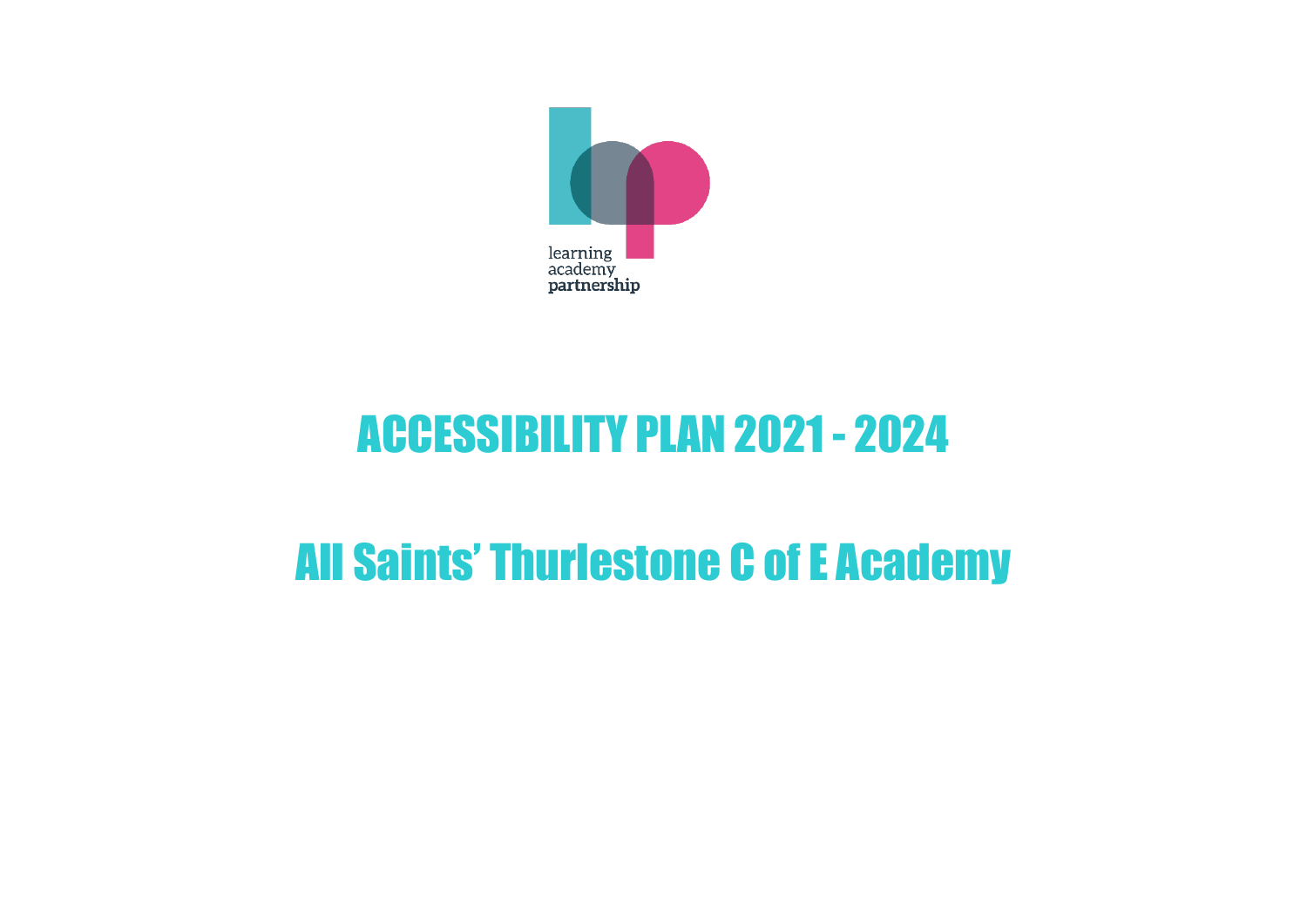#### 1. Aims

Academies are required under the Equality Act 2010 to have an accessibility plan. The purpose of the plan is to:

- Increase the extent to which disabled pupils can participate in the curriculum.
- Improved the physical environment of the academies to enable disabled pupils to take better advantage of education, benefits, facilities and services provided.
- Improve the availability of accessible information to disabled pupils.

The Trust aims to treat all its pupils fairly and with respect. This involves providing access and opportunities for all pupils without discrimination of any kind.

The Academy plan will be made available online on the academy website, and paper copies are available upon request.

The Trust is also committed to ensuring staff are trained in equality issues with reference to the Equality Act 2010, including understanding disability issues.

The Trust supports any available partnerships to develop and implement the plan.

Trustees are accountable for ensuring the implementation, review and reporting on progress of the Accessibility Plan over a prescribed period.

The Trust recognises that regular and reliable data is essential if the Trust and Academy is to know and understand the needs of its pupils, parents, staff and trustees and to be able to monitor progress against its Action Plan.

An Accessibility Audit will be completed by the academy to inform the development of a new Accessibility Plan for the ongoing period.

The Head of Academy will monitor the Action Plan on behalf of the Academy and liaise with the Trust Executive Team who report to the Board of Trustees.

This plan reflects statutory requirements for the setting of Equality Objectives.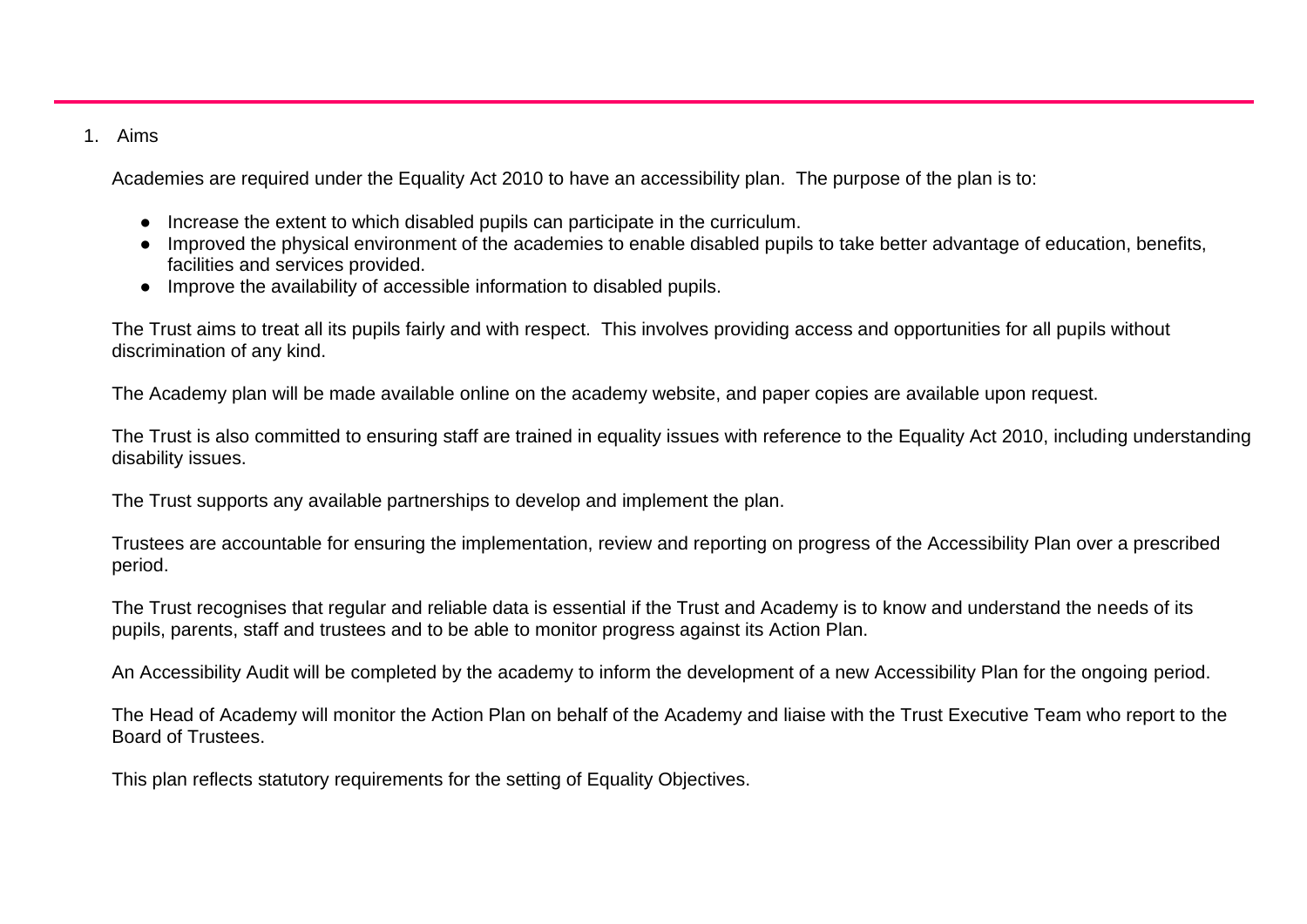Our complaints procedure covers the accessibility plan. If you have any concerns relating to accessibility, this procedure sets out the process for raising these concerns.

We have included a range of stakeholders in the development of this accessibility plan.

#### 2. Legislation and guidance

This document meets the requirements of schedule 10 of the Equality Act 2010 and the Department for Education (DfE) guidance for schools on the Equality Act 2010.

The Equality Act 2010 defines an individual as disabled if he or she has a physical or mental impairment that has a "substantial" and "longterm" adverse effect on this or her ability to undertake normal day to day activities.

Under the Special Educational Needs and Disability (SEND) Code of Practice "long-term" is defined as "a year or more" and "substantial" is defined as "more than minor or trivial". The definition includes sensory impairments such as those affecting sight or hearing, and longterm health conditions such as asthma, diabetes, epilepsy and cancer.

Academies are required to make "reasonable adjustments" for pupils with disabilities under the Equality Act 2010, to alleviate any substantial disadvantage that a disabled pupil faces in comparison with non-disabled pupils. This can include, for example, the provision of an auxiliary aid or adjustments to premises.

This Accessibility Plan complies with our funding agreement and Articles of Association.

| Appendix 1 | Action Plan – Increasing Access for disabled pupils to the Curriculum           |
|------------|---------------------------------------------------------------------------------|
| Appendix 2 | Action Plan – Increasing access for disabled pupils to the physical environment |
| Appendix 3 | Action plan – Improving the delivery of written information to disabled pupils  |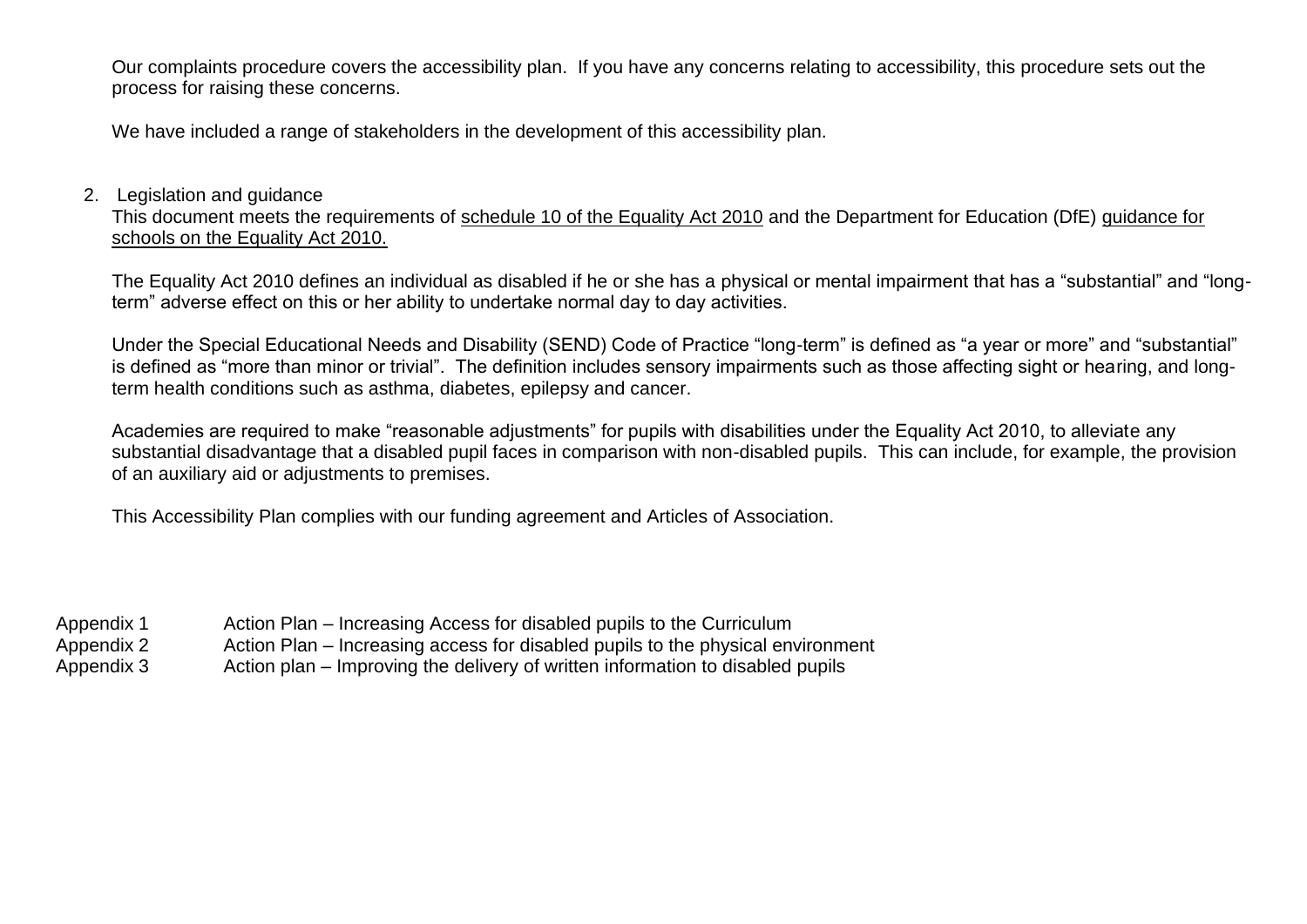#### **Appendix 1 Access Plan: Part 1**

Increasing access for disabled pupils to the curriculum

| Target                     | <b>Action</b>            | <b>Resources</b> | <b>Outcomes</b>       | <b>Time</b>         |
|----------------------------|--------------------------|------------------|-----------------------|---------------------|
| Curriculum adjustments     | Consider needs of all    |                  | All pupils access the | As required to meet |
| ensure fair access for all | pupils when planning     |                  | curriculum.           | need                |
|                            | lessons, adjust          |                  | Structured            |                     |
|                            | resources accordingly    |                  | conversations as      |                     |
|                            | such as text size, paper |                  | appropriate with      |                     |
|                            | colour, writing          |                  | parents and carers.   |                     |
|                            | equipment, classroom     |                  |                       |                     |
|                            | position etc             |                  |                       |                     |
|                            | With consideration for   |                  |                       |                     |
|                            | those children with      |                  |                       |                     |
|                            | general and specific     |                  |                       |                     |
|                            | learning difficulties.   |                  |                       |                     |
|                            |                          |                  |                       |                     |
|                            | Ensure staff have        |                  |                       |                     |
|                            | access to the inclusion  |                  |                       |                     |
|                            | data of pupils for who   |                  |                       |                     |
|                            | they teach to ensure     |                  |                       |                     |
|                            | they can plan and        |                  |                       |                     |
|                            | deliver to meet their    |                  |                       |                     |
|                            | needs                    |                  |                       |                     |
| Ensure teaching and        | Quiet classrooms, child  |                  | Progress confirmed by | As required to meet |
| learning methods and       | facing teacher, clear    |                  | observations and      | needs.              |
| environment supports       | enunciation. Support as  |                  | formal assessment     |                     |
| pupils with hearing        | required.                |                  |                       |                     |
| impairment                 |                          |                  |                       |                     |
| Ensure teaching and        | Pupil faces teacher,     |                  | Progress confirmed by | As required to meet |
| learning methods and       | glasses worn.            |                  | observations and      | needs               |
| environment supports       | Modified print           |                  | formal assessment     |                     |
| pupils with visual         |                          |                  |                       |                     |
| impairment                 |                          |                  |                       |                     |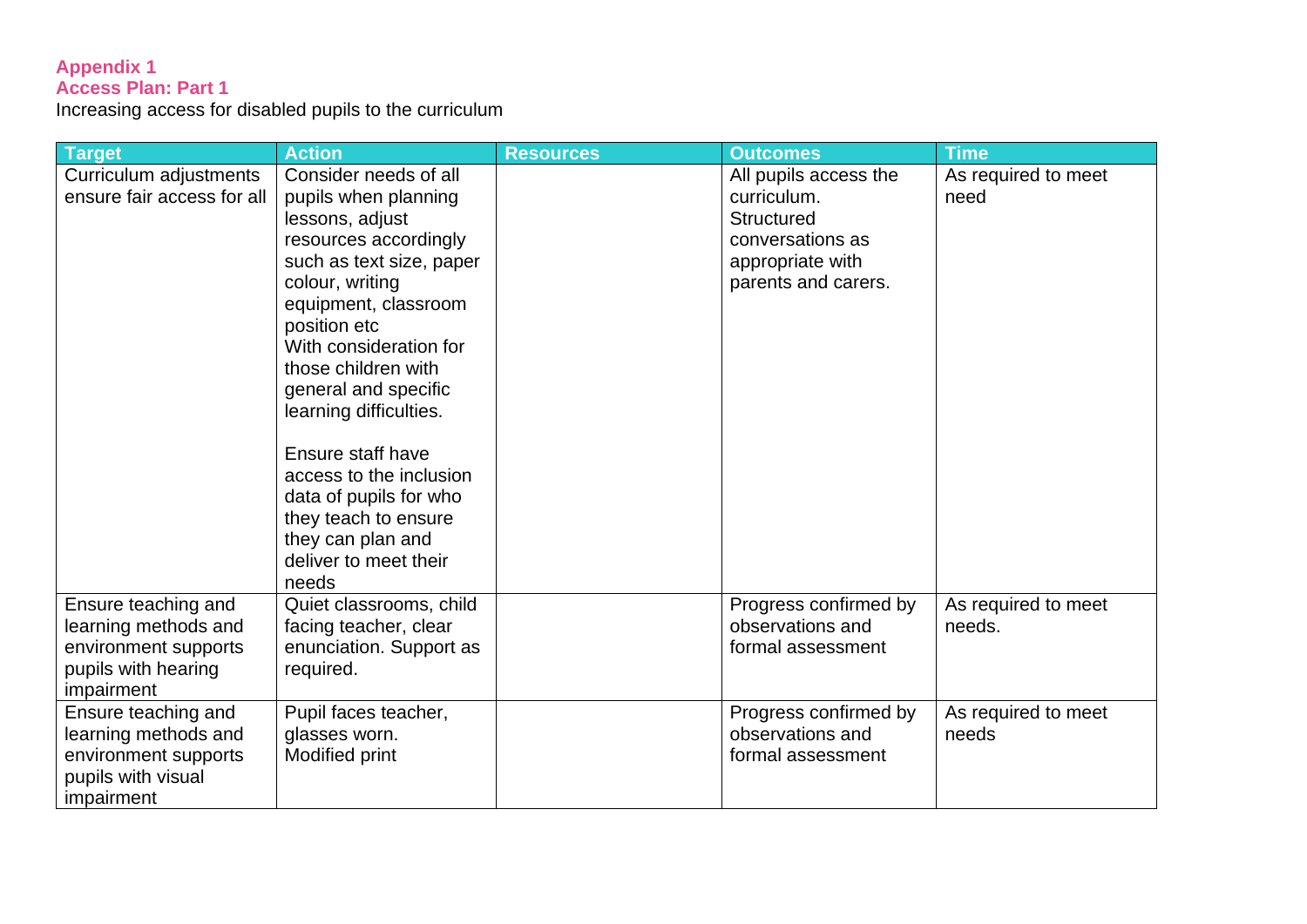| Ensure teaching and<br>learning methods and<br>environment supports<br>pupils with emotional<br>and behavioural<br>difficulties | Layout of classroom,<br>time out, clear targets,<br>clear behavioural<br>expectations                                                                       | Additional support as<br>required                                                                               | Progress confirmed by<br>teaching assessment<br>and achieving targets                                                                                                                   | As required to meet<br>needs |
|---------------------------------------------------------------------------------------------------------------------------------|-------------------------------------------------------------------------------------------------------------------------------------------------------------|-----------------------------------------------------------------------------------------------------------------|-----------------------------------------------------------------------------------------------------------------------------------------------------------------------------------------|------------------------------|
| Ensure teaching and<br>learning methods and<br>environment supports<br>pupils with diagnosed<br>medical conditions              | Accessibility of<br>medication. Awareness<br>of staff when planning<br>activities                                                                           |                                                                                                                 | Pupils able to access<br>all activities                                                                                                                                                 | As required to meet<br>needs |
| Update curriculum and<br>general policies                                                                                       | Rolling programme of<br>policy review to ensure<br>that policies are up to<br>date and comply with<br>legislation                                           | <b>Senior Executive</b><br>Meetings, Senior<br>Leadership and staff<br><b>PDMs</b>                              | Policies reflect the<br>Trust's commitment to<br>removing barriers to<br>learning.                                                                                                      | Ongoing                      |
| Prepare a response<br>programme of<br>training for all staff to<br>meet requirements of<br>disabled pupils                      | <b>Ensure SENCo fully</b><br>trained to be responsive<br>to needs that may arise                                                                            | CPD/training                                                                                                    | SENCo able to<br>disseminate good<br>practice and<br>information to all staff                                                                                                           | Ongoing                      |
| To use external services<br>to support pupils with a<br>disability.                                                             | Access external<br>services for advice and<br>support and then to<br>provide ongoing advice<br>and support as required                                      | Time: for staff to liaise<br>with specialists<br>Financial: purchase of<br>specialised equipment<br>as required | The environment is<br>appropriate, and staff<br>are well prepared to<br>meet the needs of a<br>pupil with a disability.<br>Staff have greater<br>understanding of<br>disability issues. | Ongoing                      |
| Provide training for staff.                                                                                                     | Staff attend relevant<br>courses, SENCO to<br>have an overview of the<br>needs of disabled<br>pupils. Share successful<br>practice within the<br>academies. | Financial - cost of CPD                                                                                         | Staff are deployed<br>effectively and have<br>high expectations of<br>disabled pupils. Raised<br>awareness of the<br>learning needs of pupils<br>with a variety of                      | Ongoing                      |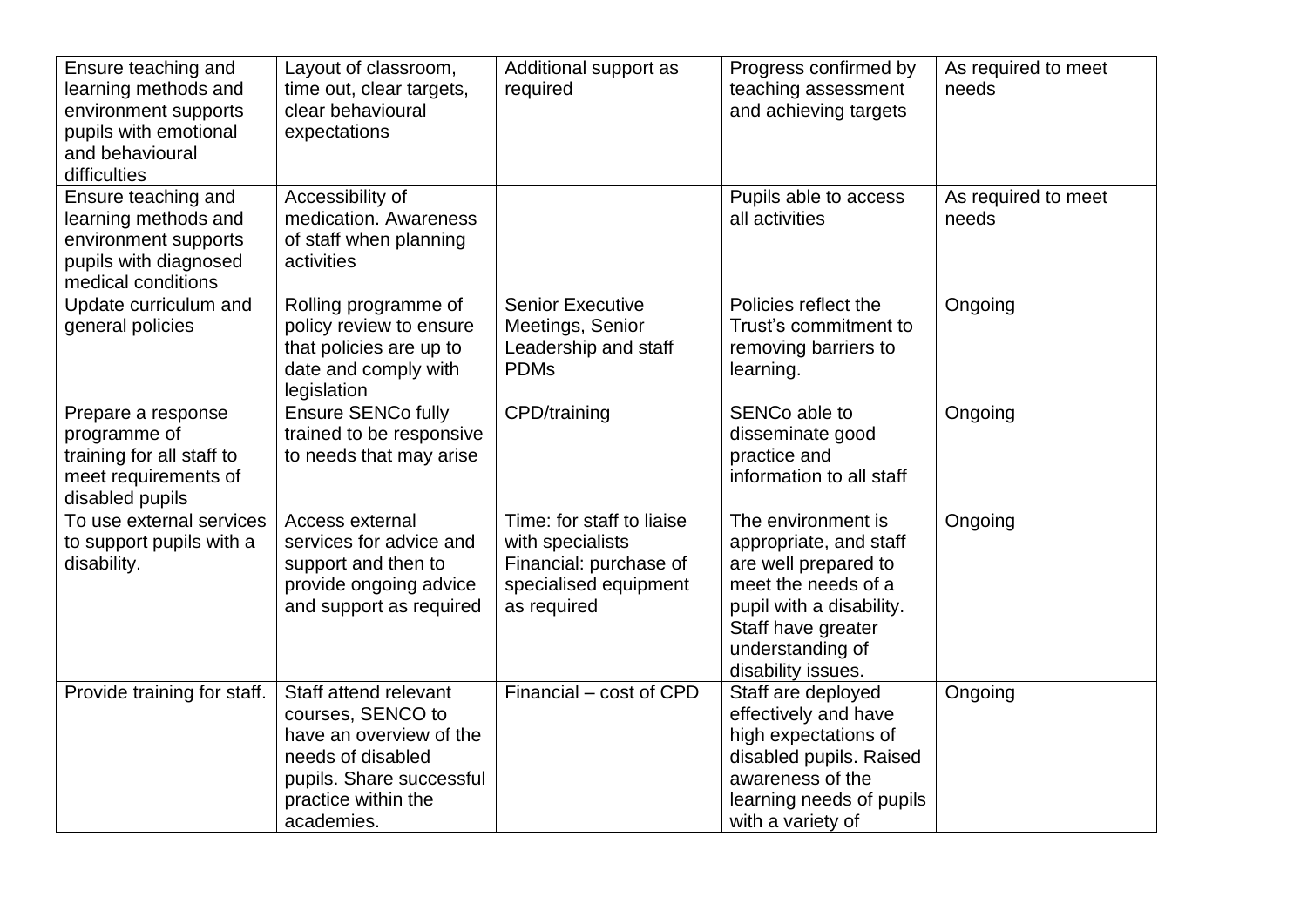|                                                                                                               |                                                                                                                                                           |                                          | disabilities/special<br>needs                                                                                                   |                                          |
|---------------------------------------------------------------------------------------------------------------|-----------------------------------------------------------------------------------------------------------------------------------------------------------|------------------------------------------|---------------------------------------------------------------------------------------------------------------------------------|------------------------------------------|
| Develop a range of<br>learning resources.                                                                     | As resources are<br>updated, ensure they<br>will meet the differing<br>needs of pupils.                                                                   | Cost of new resources<br>and materials.  | Pupils with disabilities<br>have access to<br>appropriate curriculum<br>materials.                                              | Ongoing                                  |
| Ensure venues for<br>school trips are suitable                                                                | Pre-visit assessment of<br>suitability-transport,<br>access, toilets<br>Evolve risk<br>assessments for visits<br>and trips                                | Evolve system                            | Equal opportunities for<br>Children with<br>disabilities to participate<br>in off-site<br>activities.                           |                                          |
| <b>Classrooms optimally</b><br>organised to promote<br>the participation and<br>independence of all<br>pupils | Review and implement<br>a preferred layout of<br>equipment and furniture<br>and equipment to<br>support the learning<br>process in individual<br>classes. | Use visual timetables                    | Children have ready<br>access to a range of<br>resources.<br>Sessions start on time<br>without the need to<br>make adjustments. |                                          |
| <b>Extracurricular activities</b><br>planned to ensure<br>participation by all                                | Review extracurricular<br>provision regularly.<br>Preparation meeting<br>with parents/carers to<br>make all necessary<br>additional arrangements          |                                          | Out of school activities<br>will be conducted in an<br>inclusive environment                                                    | As required in response<br>to pupil need |
| Review staff deployment                                                                                       | Establish timetables to<br>provide support for<br>pupils                                                                                                  | Overtime/additional<br>hours as required | Support available<br>during key times when<br>individuals may need<br>support                                                   | Ongoing                                  |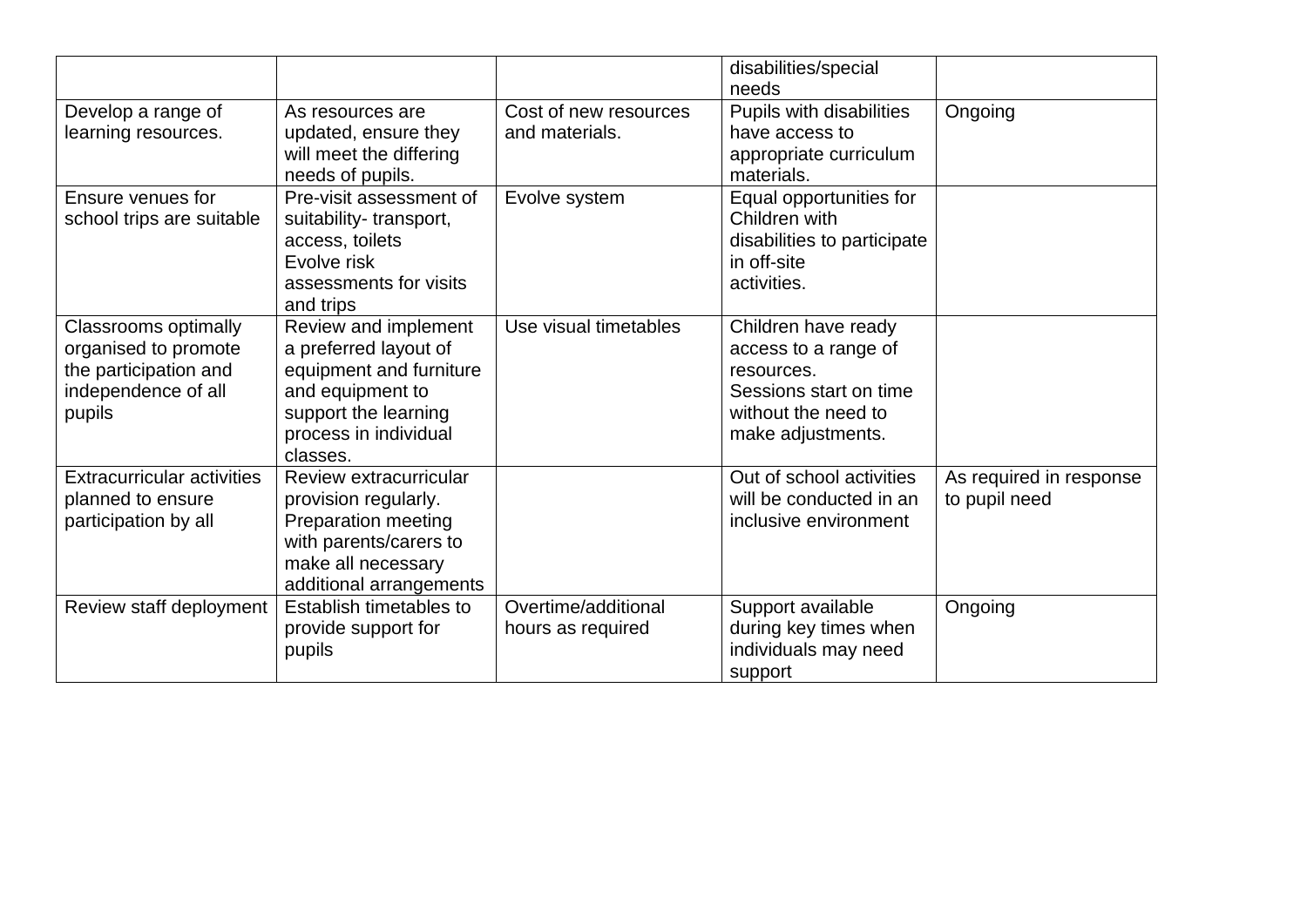#### **Appendix 2 Access Plan: Part 2**

Increasing access for disabled pupils to the physical environment

| <b>Target</b>                                                                                                                                                                                                              | <b>Action</b>                                                                                                                                                                                                                                                                                                           | <b>Resource</b>                                                                    | <b>Outcome</b>                                                                                                         | <b>Time</b>             |
|----------------------------------------------------------------------------------------------------------------------------------------------------------------------------------------------------------------------------|-------------------------------------------------------------------------------------------------------------------------------------------------------------------------------------------------------------------------------------------------------------------------------------------------------------------------|------------------------------------------------------------------------------------|------------------------------------------------------------------------------------------------------------------------|-------------------------|
| Access:<br>To be aware of the<br>access needs of all<br>pupils/staff/trustees/<br>parents and carers.<br>Ensure all staff and<br>trustees and other<br>volunteers/visitors to the<br>academy are aware of<br>access issues | Gather data around<br>access needs at the<br>point when a child<br>begins at an academy<br>Create access plans for<br>individuals as required<br>Reminder to parents,<br>carers through<br>communication to let us<br>know if they have<br>problems with access to<br>areas of the academy.<br>Include an accessibility |                                                                                    | Individual, relevant and<br>current information is<br>gathered and shared as<br>required so that all<br>needs are met. | Annually or as required |
|                                                                                                                                                                                                                            | plan as part of induction                                                                                                                                                                                                                                                                                               |                                                                                    |                                                                                                                        |                         |
| Ensure everyone has<br>access                                                                                                                                                                                              | Ensure that nothing is<br>preventing access for all                                                                                                                                                                                                                                                                     | Caretaker/staff daily<br>checks to ensure<br>entrances are clear of<br>obstruction | All visitors feel welcome                                                                                              | Ongoing                 |
| Dedicated parking area                                                                                                                                                                                                     | To continue to explore<br>possibilities with local<br>communities/local<br>authority to provide<br>permanent disabled<br>parking areas<br>Provide designated drop<br>off point for disabled<br>drivers                                                                                                                  | Liaise with external<br>agencies                                                   | Accessible parking for<br>all visitors staff and<br>pupils                                                             | Ongoing                 |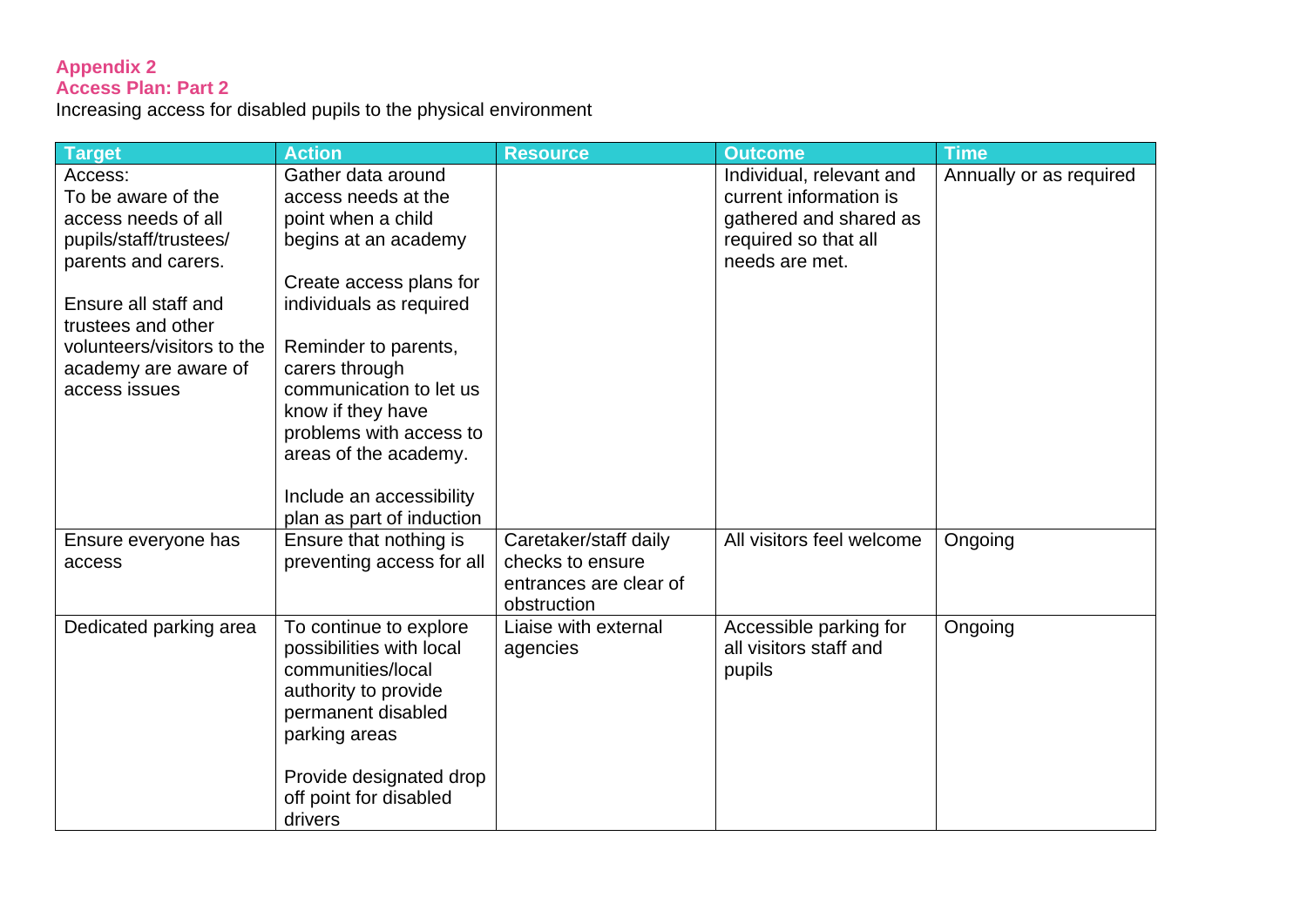| Improve access to site                                                                                                       | Ensure pathways are<br>gritted and ice free<br>Check exterior lighting is<br>working on a regular<br>basis                                        | Caretaker time                                                                                            | Paths accessible and<br>safe<br>Improved safe access<br>for pupils, parents, staff<br>and visitors  | As required                |
|------------------------------------------------------------------------------------------------------------------------------|---------------------------------------------------------------------------------------------------------------------------------------------------|-----------------------------------------------------------------------------------------------------------|-----------------------------------------------------------------------------------------------------|----------------------------|
| <b>Exits</b><br>Ensure all disabled or<br>impaired pupils, staff<br>visitors can be safely<br>evacuated                      | Ensure there is a<br>personal emergency<br>evacuation plan (PEEP)<br>for disabled pupils                                                          |                                                                                                           | Pupils and staff are safe                                                                           | As required                |
| Ensure the buildings<br>remain full accessible<br>and compliant in line<br>with the Equality Act<br>and DDA Regulations      | Ensure building and<br>maintenance works are<br>fully compliant with the<br>Equality Act in relation<br>to access e.g ramps,<br>visual alarms etc | Removable stair lift<br>stored on site and<br>available for access to<br>first floor with prior<br>notice | Wheelchair users have<br>access to majority of<br>building including toilet<br>and learning spaces. | As works are<br>undertaken |
| Each academy will<br>undertake Fire Safety<br>risk assessments. Fire<br>equipment is regularly<br>checked and<br>maintained. | Ensure staff are fully<br>trained and aware of<br>their duties                                                                                    |                                                                                                           | All staff and pupils have<br>safe independent exits<br>from sites                                   | Daily                      |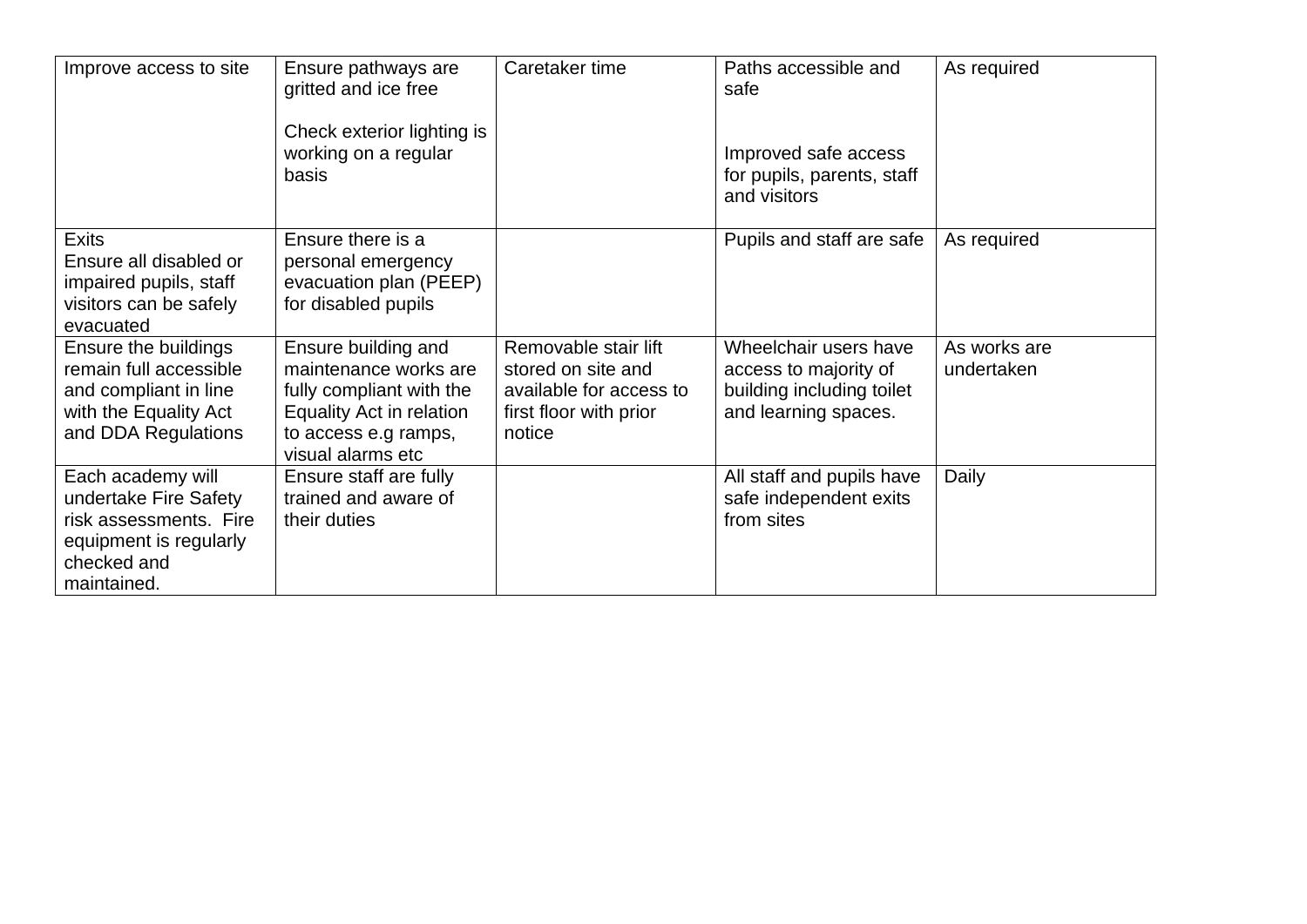#### **Appendix 3 Access Plan: Part 3**

Improving the delivery of written information to disabled pupils - The LAP Academies

| <b>Target</b>             | <b>Action</b>            | <b>Resources</b>    | <b>Outcome</b>            | <b>Time</b> |
|---------------------------|--------------------------|---------------------|---------------------------|-------------|
| Availability of written   | Use a variety of formats | Administration time | The academy will be       | Ongoing     |
| materials in different    | for communication,       |                     | able to provide           |             |
| formats                   | including text, email.   |                     | information in different  |             |
|                           | Ensure parents/carers    |                     | formats. Parents and      |             |
|                           | are aware that           |                     | carers become aware.      |             |
|                           | communication can be     |                     |                           |             |
|                           | provided in alternative  |                     |                           |             |
|                           | formats                  |                     |                           |             |
| Make available            | Review all publications  | Administration time | Information available for | Ongoing     |
| academy publications in   | and provide in format    |                     | all in different formats  |             |
| alternative formats       | required                 |                     | and electronically        |             |
| Academy will send all     | All methods of           | Administration time | Head of Academy and       | Ongoing     |
| publications              | communication explored   |                     | Senior Staff become       |             |
| electronically including  | and considered           |                     | knowledgeable about       |             |
| reports/newsletters.      |                          |                     | possible outcomes         |             |
| Website is compliant      | Dedicated staff member   | Administrative time | Information available to  | Ongoing     |
| with statutory            | to update and maintain   |                     | all electronically        |             |
| regulations               | websites                 |                     | Compliant                 |             |
| Ensure information in     | Provide a choice of      | Administrative time | Parents and carers have   | Ongoing     |
| <b>SEN reviews is</b>     | formats for parents and  |                     | choices about how they    |             |
| accessible to all parties | carers.                  |                     | are communicated with     |             |
|                           |                          |                     | and how they provide      |             |
|                           |                          |                     | their points of view      |             |